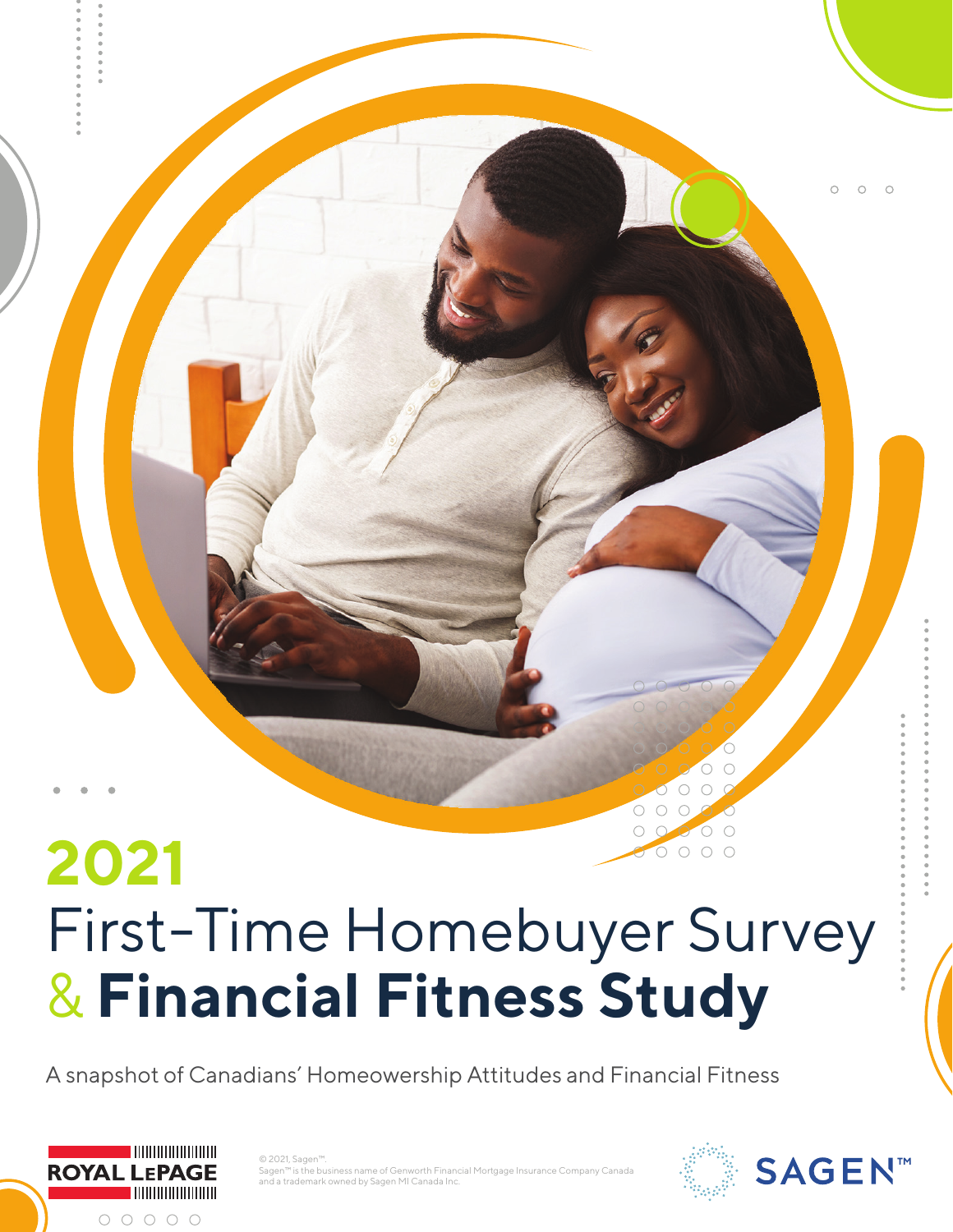### **Home Price and Mortgages**

 $\begin{matrix} 0 & 0 & 0 \end{matrix}$ 



**Impact of COVID-19**  $0$  0 0

 $O$   $O$   $O$ 



Became financially confident that I could afford it



Got a new job/raise/bonus



## **Financial Context and Financial Fitness**



 $0$  0 0

**56%** of FTI and **46%**  of FTHB are optimistic about the future

**Methodology:** A total of 1,856 interviews with Canadians aged 25-40 who either purchased their first home within the prior two years or plan to in the next two years. Online interviewing was completed between February 17 and March 16, 2021. Quotas were set to oversample in urban regions with weighting tobring them into overall national representative distributions.

**Study completed by Environics Research on behalf of Sagen and in association with the Canadian Association of Credit Counselling Services. First-time homebuyer study findings in collaboration with Royal LePage.**







**48%** of recent buyers are much more likely than **38%** of FTI to see their first home as a starter home



**FTI (77%)** are more likely than **recent buyers (65%)** to use their own/partner's savings/non-registered investments for their down payment



**Recent buyers (53%)**  and **intenders (55%)**  are able to pay bills and save

**62%** of buyers and **59%** of intenders prefer to work with mortgage specialists at a bank or credit union



Ene

 $00000$  $0 0 0 0 0$  $00000$ 





| Filexibility more than buyers |             |            |
|-------------------------------|-------------|------------|
|                               | <b>FTHB</b> | <b>FTI</b> |
| ent flexibility               | 82%         | 84%        |
| er or shorter amortizations   | 67%         | 73%        |
| ss to home equity             | 65%         | 69%        |
| gy saving mortgages           | $149\%$     | 60%        |
|                               |             |            |



 $\circ$   $\circ$ 

|   | What Canadians thought about buying a home: |         |         |
|---|---------------------------------------------|---------|---------|
|   |                                             | 2021    | 2020    |
| S | Good time                                   |         | 25% 33% |
| L | Neither good/bad                            | 28% 28% |         |
|   | <b>Bad time</b>                             |         | 37% 30% |
|   |                                             |         |         |





Canadians said the main reasons to choose a home is:



**82%** of FTI are more likely than **69%** of recent buyers to value energy efficient homes



**FTI** & **FTHB** shift towards homes that are less expensive and further from work

**70%** of FTI are more likely than **64%** of recent buyers to want space to work from home



Increasing prices for purchasers and intenders with faster rising down payments

> **FTI (49%)** are more likely than **recent buyers (43%)** to say they will delay buying a home until they save up a larger down payment themselves if they don't receive a gift/loan



Pay off credit cards in full each month Pay more than the minimum, but less than the maximum Pay only the minimum each month **64% 65% 25% 24% 7% 4%** FTHB FTI



**53%** of FTI favour fully detached homes more than **46%** of recent buyers



 $000$  $O$   $O$   $O$  $\circ$   $\circ$  $000$  $\begin{array}{ccc} \circ & \circ & \circ \end{array}$  $\begin{array}{ccc} \circ & \circ & \circ \end{array}$  $\circ \circ \circ$  $\circ \circ \circ$  $\circ \circ \circ$ 

closer to work



**\$452K \$480K** Down payment • Mortgage prices **\$385K \$402K \$406K \$360K \$318K** Average home **\$323K \$326K \$96K \$92K \$76K \$83K \$59K** 2015 2017 2019 2021 FTHB 2021 FTI

Believe owning a home is a wiser financial decision



#### $0 0 0 0 0$  $\circ \circ \circ \circ \circ \circ$  $00000$  $00000$ **Home Purchase Motivations**  $\begin{array}{ccc} \circ & \circ & \circ & \circ & \circ \end{array}$

Rising proportion of those who used a different lender than their main Financial Institution **42%**

Intenders anticipate accessing more sources, particularly professionals to help them learn about mortgage options

|                              | <b>FTHB</b> | FП  |  |
|------------------------------|-------------|-----|--|
| Mortgage/Broker Specialist   | 78%         | 81% |  |
| Real Estate Agent            | 69%         | 73% |  |
| <b>Bank/Credit Union Rep</b> | 63%         | 71% |  |
| Financial Planner/Advisor    | 54%         | 68% |  |



Canadians and Canadian homeowners are now showing their strongest financial fitness to-date. COVID-19 has impacted many buyers and intenders, with some saying it helped them save and buy their home sooner than expected. Compared to recent buyers, intenders

 $\circ \circ \circ \circ \circ$  $\circ \circ \circ \circ \circ \circ$  $000000$ 

**SAGEN**<sup>™</sup>

 $\bigcirc$ 

**2021** First-Time Homebuyer Survey

& **Financial Fitness Study**

Average home prices



**72%** of FTHB and **65%** of FTI feel they are in good shape



FTHB consistently outpace all Canadians on Financial Fitness



The proportion of those who have doubled-up or increased their mortgage payments continues to grow

Buyers and intenders are more likely

to say they saw no impact from **COVID-19** on their employment than the general population



 $0 0 0 0 0 0 0 0 0 0$  $0000000000$  $0 0 0 0 0 0 0 0 0 0$  $0 0 0 0 0 0 0 0 0 0$ 



**71%**